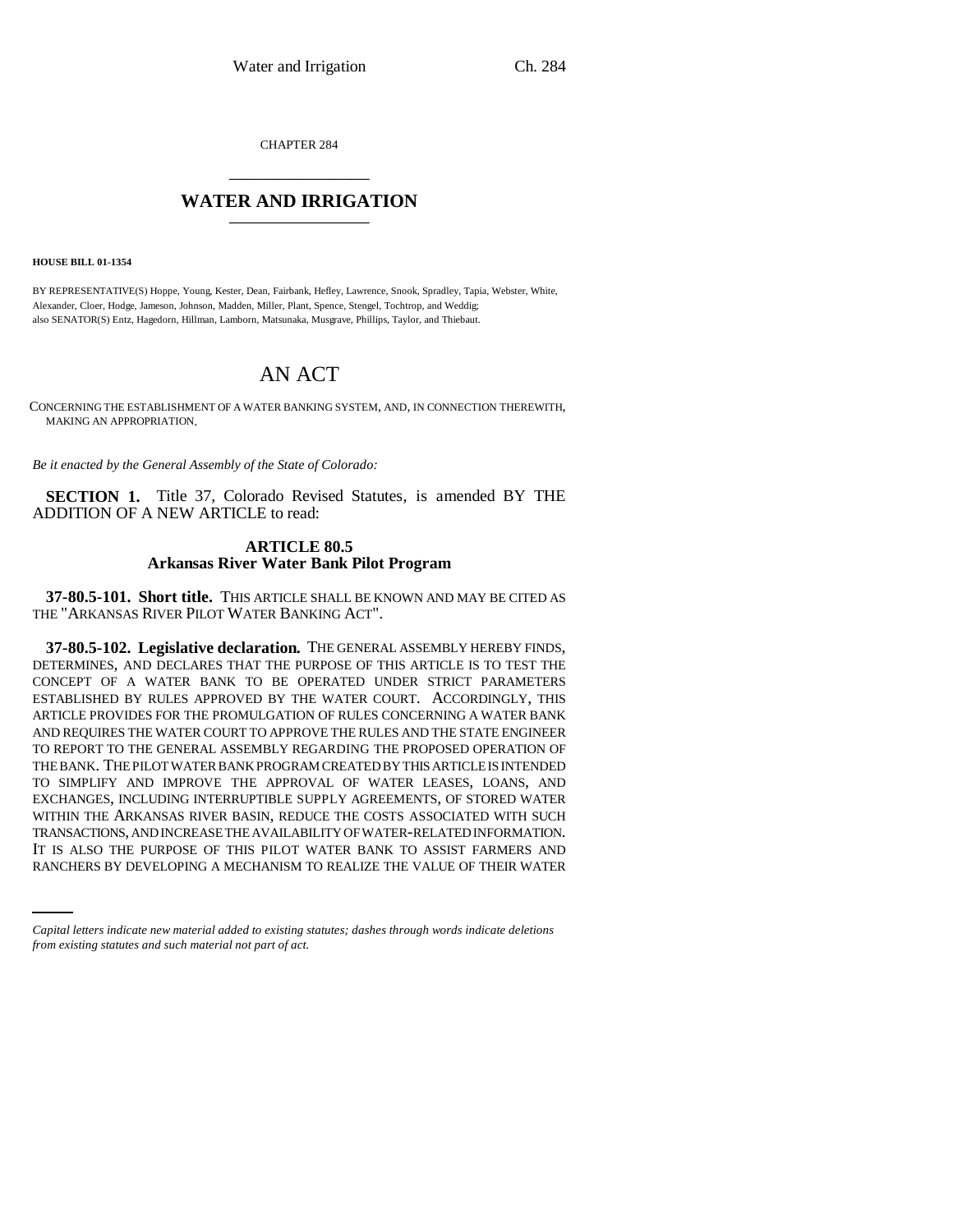#### Ch. 284 Water and Irrigation

RIGHTS ASSETS WITHOUT FORCING THE PERMANENT SEVERANCE OF THOSE WATER RIGHTS FROM THE LAND. THE GENERAL ASSEMBLY AFFIRMS THE STATE CONSTITUTION'S RECOGNITION OF WATER RIGHTS AS A PRIVATE USUFRUCTUARY PROPERTY RIGHT, AND THIS ARTICLE IS NOT INTENDED TO RESTRICT THE ABILITY OF THE HOLDER OF A WATER RIGHT TO SELL, LEASE, OR EXCHANGE THAT WATER RIGHT IN ANY OTHER MANNER THAT IS CURRENTLY PERMITTED UNDER COLORADO LAW. FURTHER, THIS ARTICLE IS NOT INTENDED TO BE IMPLEMENTED IN ANY WAY THAT WOULD CAUSE MATERIAL INJURY TO THE OWNER OF OR PERSONS ENTITLED TO USE WATER UNDER A VESTED WATER RIGHT OR A DECREED CONDITIONAL WATER RIGHT, NOR TO REPEAL OR IN ANY MANNER AMEND THE EXISTING WATER RIGHTS ADJUDICATION SYSTEM EXCEPT AS MAY BE SPECIFICALLY SET FORTH IN THIS ARTICLE.

**37-80.5-103. Definitions.** AS USED IN THIS ARTICLE, UNLESS THE CONTEXT OTHERWISE REQUIRES:

(1) "BANK" MEANS THE ARKANSAS RIVER WATER BANK OPERATED PURSUANT TO RULES PROMULGATED UNDER SECTION 37-80.5-104.

(2) "PROGRAM" MEANS THE ARKANSAS RIVER WATER BANK PILOT PROGRAM CREATED IN SECTION 37-80.5-104.

**37-80.5-104. Water bank - creation - duties of state engineer - rules.** (1) (a) THERE IS HEREBY CREATED THE ARKANSAS RIVER WATER BANK PILOT PROGRAM. ON OR BEFORE JULY 1, 2002, THE STATE ENGINEER SHALL PROMULGATE PILOT PROGRAM RULES NECESSARY OR CONVENIENT FOR OPERATION OF THE PROGRAM. THE STATE ENGINEER, AFTER PUBLIC MEETINGS IN THE ARKANSAS RIVER BASIN AND IN CONSULTATION WITH THE COLORADO WATER CONSERVATION BOARD, SHALL CONSULT WITH THE COLORADO WATER CONSERVATION BOARD REGARDING FORMULATION OF THE RULES. THE RULES SHALL BE PROMULGATED IN ACCORDANCE WITH THE FOLLOWING:

(I) THE RULES SHALL AUTHORIZE, FACILITATE, AND PERMIT THE LEASE, EXCHANGE, OR LOAN, INCLUDING THE USE OF INTERRUPTIBLE SUPPLY AGREEMENTS, OF STORED WATER WITHIN OR FROM THE BASIN OF THE ARKANSAS RIVER LOCATED WITHIN COLORADO; EXCEPT THAT NOTHING IN THIS ARTICLE SHALL BE CONSTRUED TO AUTHORIZE ANY LEASE, EXCHANGE, OR LOAN OF WATER BELOW JOHN MARTIN RESERVOIR TO POINTS OF DIVERSION OR STORAGE ABOVE JOHN MARTIN RESERVOIR WITHOUT THE APPROVAL OF THE ARKANSAS RIVER COMPACT ADMINISTRATION.

(II) THE RULES SHALL IMPOSE CONDITIONS UPON THE LEASE, EXCHANGE, OR LOAN OF WATER IN THE BANK OUT OF THE ARKANSAS RIVER BASIN SO AS TO BALANCE IN-BASIN SUPPLY DEMANDS AND IMPACTS OF THE TRANSFER, OUT-OF-BASIN SUPPLY DEMANDS, AND MAINTENANCE OF THE VALUE OF THE WATER BANKED. THE RULES SHALL SPECIFY THAT THE BANK SHALL NOT BE OPERATED SO AS TO INCREASE WATER DIVERTED FROM ANOTHER WATER DIVISION AS SET FORTH IN SECTION 37-92-201. AT A MINIMUM, SUCH RULES SHALL INCLUDE CONDITIONS REQUIRING WATER AVAILABLE IN THE BANK TO BE MADE AVAILABLE FOR USE WITHIN THE BASIN OF THE ARKANSAS RIVER PRIOR TO MAKING SUCH WATER AVAILABLE FOR USE IN OTHER RIVER BASINS IN COLORADO.

(III) THE RULES SHALL NOT PERMIT THE TRANSFER OF WATER FROM THE BANK TO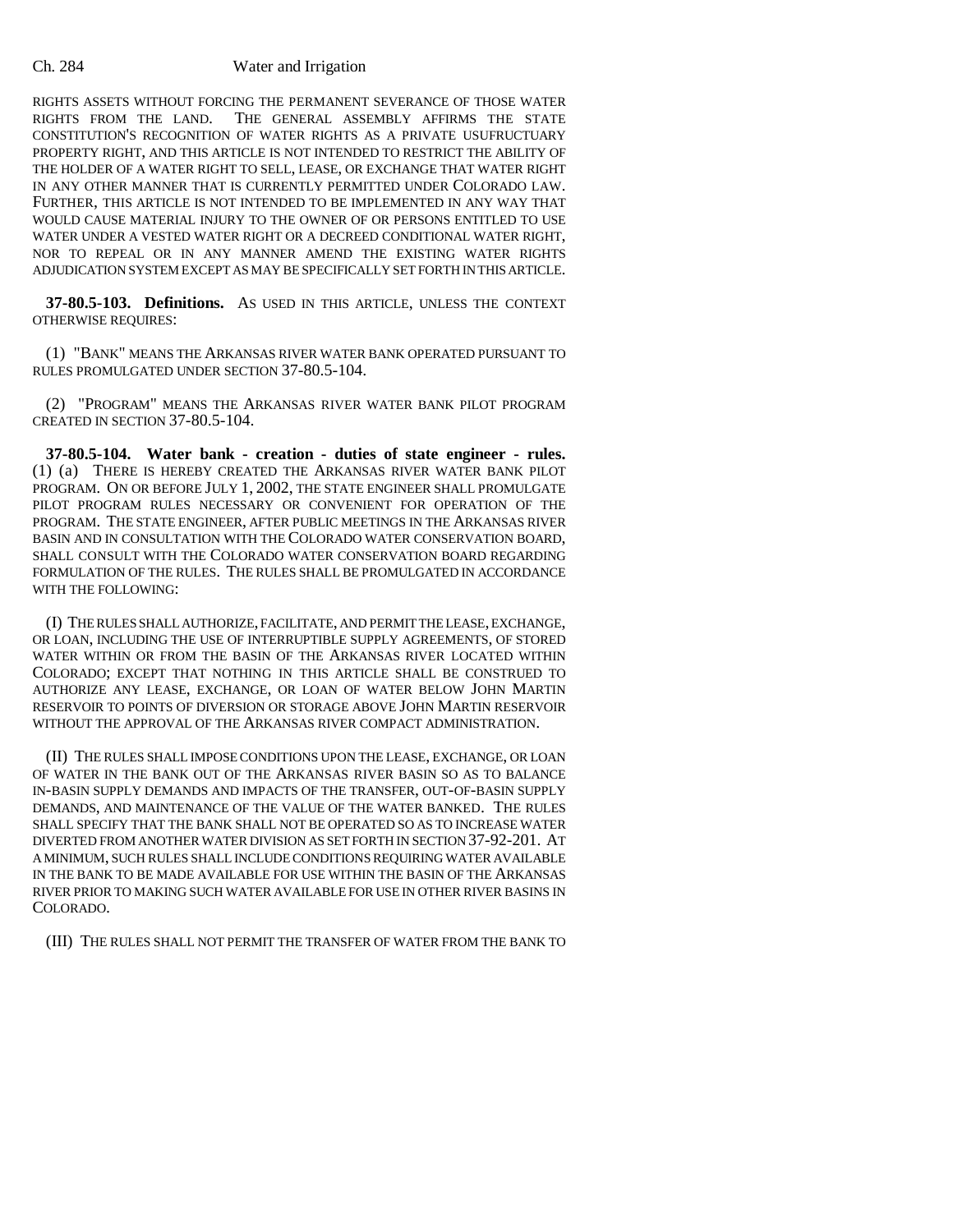INSTREAM FLOW USES AS PROVIDED IN SECTION 37-92-102 (3) EXCEPT WHERE SUCH TRANSFER, LEASE, LOAN, EXCHANGE, OR SALE IS TO THE COLORADO WATER CONSERVATION BOARD.

(IV) THE BANK SHALL OPERATE WITHIN EXISTING REQUIREMENTS OF COLORADO WATER LAW, INCLUDING SPECIFICALLY THE ARKANSAS RIVER COMPACT, ARTICLE 69 OF THIS TITLE; THE "WATER RIGHT DETERMINATION AND ADMINISTRATION ACT OF 1969", ARTICLE 92 OF THIS TITLE, INCLUDING SPECIFICALLY THE REQUIREMENT THAT WATER TRANSFERRED THROUGH THE BANK BE PUT TO A BENEFICIAL USE; AND THE "COLORADO GROUND WATER MANAGEMENT ACT", ARTICLE 90 OF THIS TITLE; EXCEPT THAT, IN COMPLIANCE WITH RULES PROMULGATED PURSUANT TO THIS ARTICLE, LEASES, LOANS, AND EXCHANGES EFFECTUATED THROUGH THE BANK NEED NOT REQUIRE ADJUDICATION PURSUANT TO ARTICLE 92 OF THIS TITLE, AND THE STATE ENGINEER SHALL ADMINISTER SUCH LEASES, LOANS, AND EXCHANGES NOTWITHSTANDING THE FACT THAT THEY MAY NOT HAVE BEEN ADJUDICATED.

(V) THE RULES SHALL DEFINE THE TERMS "INTERRUPTIBLE SUPPLY" AND "WATER BANKING".

(VI) THE RULES SHALL TAKE INTO ACCOUNT AND ADDRESS, AS APPROPRIATE, ANY NECESSARY OR DESIRABLE LIMITATIONS UPON THE TIME, PLACE, OR TYPE OF USE OF WATERS MADE AVAILABLE THROUGH THE WATER BANK, AND THE APPROPRIATE LENGTH OF AGREEMENTS IMPLEMENTING BANKING TRANSACTIONS.

(b) THE RULES SHALL ENSURE THAT OPERATION OF THE BANK SHALL NOT CAUSE ANY MATERIAL INJURY TO THE OWNER OF OR PERSONS ENTITLED TO USE WATER UNDER A VESTED WATER RIGHT OR A DECREED CONDITIONAL WATER RIGHT.

(c) THE RULES SHALL ESTABLISH CRITERIA PURSUANT TO WHICH THE STATE ENGINEER SHALL:

(I) ACCEPT A DEPOSIT OF A QUANTITY OF WATER IN THE BANK, INCLUDING NECESSARY PROOF OF:

(A) OWNERSHIP OR A LEASE OR CONTRACT THAT INCLUDES THE RIGHT TO USE AND CONTROL THE DISPOSITION OF WATER; AND

(B) THE LEGAL PARAMETERS OF THE WATER FOR USE SUBJECT TO THE PROPOSED DEPOSIT, WHETHER BY DECREE OR BY CONTRACT;

(II) CREDIT A WITHDRAWAL OF A QUANTITY OF WATER FROM THE BANK, INCLUDING THE TERM, LOCATION, AND TYPE OF THE PROPOSED USE OF THE WITHDRAWN WATER;

(III) PUBLISH A SUMMARY OF THE WATER BANK'S TRANSACTIONS, INCLUDING THE AMOUNTS OF WATER SUBJECT TO SUCH TRANSACTIONS; AND

(IV) ADMINISTER THE WITHDRAWN WATER:

(A) WITHIN THE PRIORITY SYSTEM IF THE WITHDRAWN WATER IS SUBJECT TO PRIOR APPROPRIATION;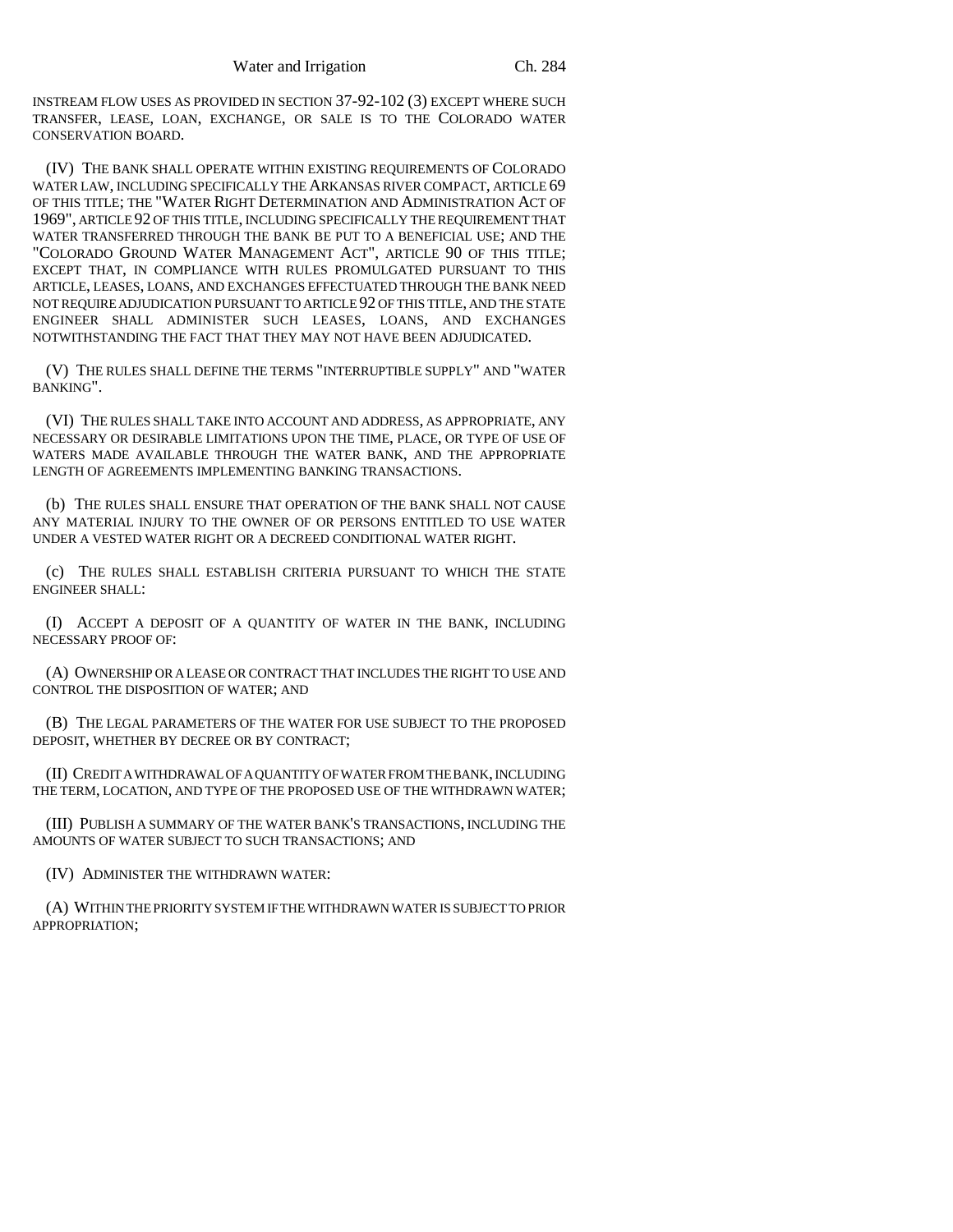#### Ch. 284 Water and Irrigation

(B) WITH OR WITHOUT THE NEED FOR AN ADJUDICATION; AND

(C) WITHOUT CAUSING MATERIAL INJURY TO THE OWNER OF OR PERSONS ENTITLED TO USE WATER UNDER A VESTED WATER RIGHT OR A DECREED CONDITIONAL WATER RIGHT.

(d) THE RULES MAY ALLOW THE STATE ENGINEER TO DELEGATE ADMINISTRATION OF THE BANK TO A PUBLIC ENTITY OR PUBLIC-PRIVATE PARTNERSHIP. THE STATE ENGINEER, THE PUBLIC ENTITY, OR THE PUBLIC-PRIVATE PARTNERSHIP SHALL BE ENTITLED TO CHARGE A TRANSACTION FEE FOR DEPOSITS, WITHDRAWALS, OR BOTH, SUFFICIENT TO COVER THE BANK'S ADMINISTRATION COSTS.

(2) THE DEPOSIT OF CREDITS IN THE BANK IS VOLUNTARY, AND CREDITS MAY BE REMOVED BY THE OWNER AT ANY TIME PRIOR TO AN ACTUAL TRANSACTION IN WHICH CONTROL OF A CREDIT IS TRANSFERRED, SUBJECT TO THE TERMS AND CONDITIONS OF THE DEPOSIT AGREEMENT EXECUTED WITH THE OPERATOR OF THE BANK.

(3) THE STATE ENGINEER SHALL SEEK A WAIVER OR CLARIFICATION OF ANY FEDERAL LAWS, RULES, OR REGULATIONS THAT MAY IMPEDE THE IMPLEMENTATION OF THE PILOT PROJECT IN THE ARKANSAS RIVER BASIN.

**37-80.5-105. Review of rules.** JUDICIAL REVIEW OF ALL RULES PROMULGATED PURSUANT TO THIS ARTICLE SHALL BE IN ACCORDANCE WITH THE "STATE ADMINISTRATIVE PROCEDURE ACT", ARTICLE 4 OF TITLE 24, C.R.S.; EXCEPT THAT VENUE FOR SUCH REVIEW SHALL LIE EXCLUSIVELY WITH THE WATER JUDGE FOR WATER DIVISION TWO.

**37-80.5-106. Report.** (1) THE STATE ENGINEER SHALL SUBMIT A REPORT TO THE GENERAL ASSEMBLY AND THE GOVERNOR ON OR BEFORE NOVEMBER 1, 2005, REGARDING:

(a) THE EFFECTIVENESS OF THE PILOT PROGRAM;

(b) EXISTING STATUTORY, REGULATORY, OR CONTRACTUAL CONSTRAINTS ON THE SUCCESSFUL USE OF WATER BANKING WITHIN COLORADO;

(c) INSTITUTIONAL CONSTRAINTS UPON THE SUCCESSFUL USE OF WATER BANKING WITHIN COLORADO;

(d) INTERSTATE COMPACT CONSTRAINTS UPON THE SUCCESSFUL USE OF WATER BANKING WITHIN COLORADO;

(e) SOCIAL OR ECONOMIC CONSTRAINTS UPON THE SUCCESSFUL USE OF WATER BANKING WITHIN COLORADO; AND

(f) ANY RECOMMENDED LIMITATIONS UPON THE USE OF WATER BANKS WITHIN COLORADO, WITH SPECIFIC REFERENCE TO THE TIME, PLACE, OR TYPE OF USE OF WATERS MADE AVAILABLE UNDER SUCH RECOMMENDED LIMITATIONS AND THE LENGTH OF AGREEMENTS IMPLEMENTING THE SAME.

**37-80.5-107. Repeal of article.** THIS ARTICLE AND ANY RULES PROMULGATED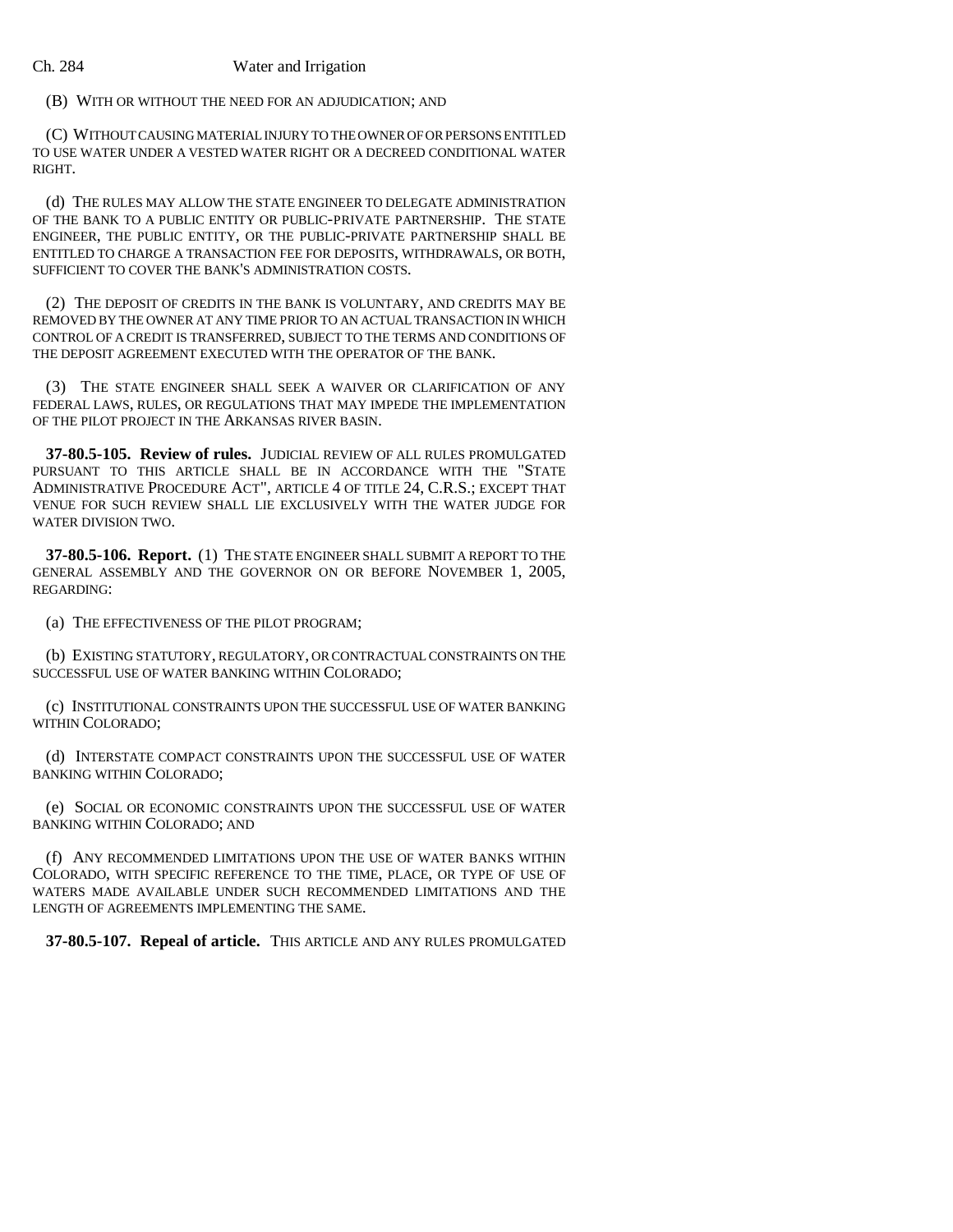PURSUANT TO THIS ARTICLE ARE REPEALED, EFFECTIVE JULY 1, 2007. ANY WATERS HELD BY THE BANK ON JULY 1, 2007, SHALL BELONG TO THE OWNER OF RECORD THEREOF AND BE SUBJECT TO DISPOSITION AS PROVIDED UNDER ARTICLE 92 OF THIS TITLE.

**SECTION 2.** 24-32-3203 (3) (c), Colorado Revised Statutes, is amended to read:

**24-32-3203. Office of smart growth - creation - powers and duties of executive director.** (3) The executive director shall have the following powers and duties in administering this part 32:

(c) To review and approve applications for Colorado heritage planning grants awarded by the office out of moneys in the fund in accordance with the requirements of this part 32, and to determine the amount of money to be awarded under each such grant. An application for such a grant shall:

(I) Be submitted jointly by the governing bodies of at least two local governments; EXCEPT THAT APPLICATIONS REGARDING WATER BANKING PURSUANT TO SUBPARAGRAPH (II) OF THIS PARAGRAPH (c) MAY ALSO BE SUBMITTED SINGLY OR IN COMBINATION BY THE GOVERNING BODY OF A LOCAL GOVERNMENT OR BY AN IRRIGATION DISTRICT, DITCH COMPANY, OR CONSERVANCY DISTRICT; and

(II) Address critical planning issues, including, without limitation, land use and development patterns, transportation planning, mitigation of environmental hazards, WATER BANKING PURSUANT TO ARTICLE 80.5 OF TITLE 37, C.R.S., and energy use.

**SECTION 3.** 24-32-3202 (7), Colorado Revised Statutes, is amended to read:

**24-32-3202. Definitions.** As used in this part 32, unless the context otherwise requires:

(7) "Local government" means any county, city and county, city, town, or special district created pursuant to article 1 of title 32, C.R.S.; EXCEPT THAT, FOR PURPOSES OF THIS PART 32 IN CONNECTION WITH SECTION 24-32-3203 (3) (c) (I), "LOCAL GOVERNMENT" SHALL BE DEEMED TO INCLUDE AN IRRIGATION DISTRICT, DITCH COMPANY, OR CONSERVANCY DISTRICT.

**SECTION 4. Appropriation.** (1) In addition to any other appropriation, there is hereby appropriated, out of any moneys in the Colorado water conservation board construction fund created in section 37-60-121, Colorado Revised Statutes, not otherwise appropriated, to the department of natural resources, executive director's office, for legal services, for the fiscal year beginning July 1, 2001, the sum of nineteen thousand five hundred thirty-four dollars (\$19,534), or so much thereof as may be necessary, for the implementation of this act.

(2) In addition to any other appropriation, there is hereby appropriated, to the department of natural resources, water conservation board, for allocation to the state engineer, for the fiscal year beginning July 1, 2001, the sum of fifty-six thousand two hundred fifty-three dollars (\$56,253) and 0.1 FTE, or so much thereof as may be necessary, for the implementation of this act.